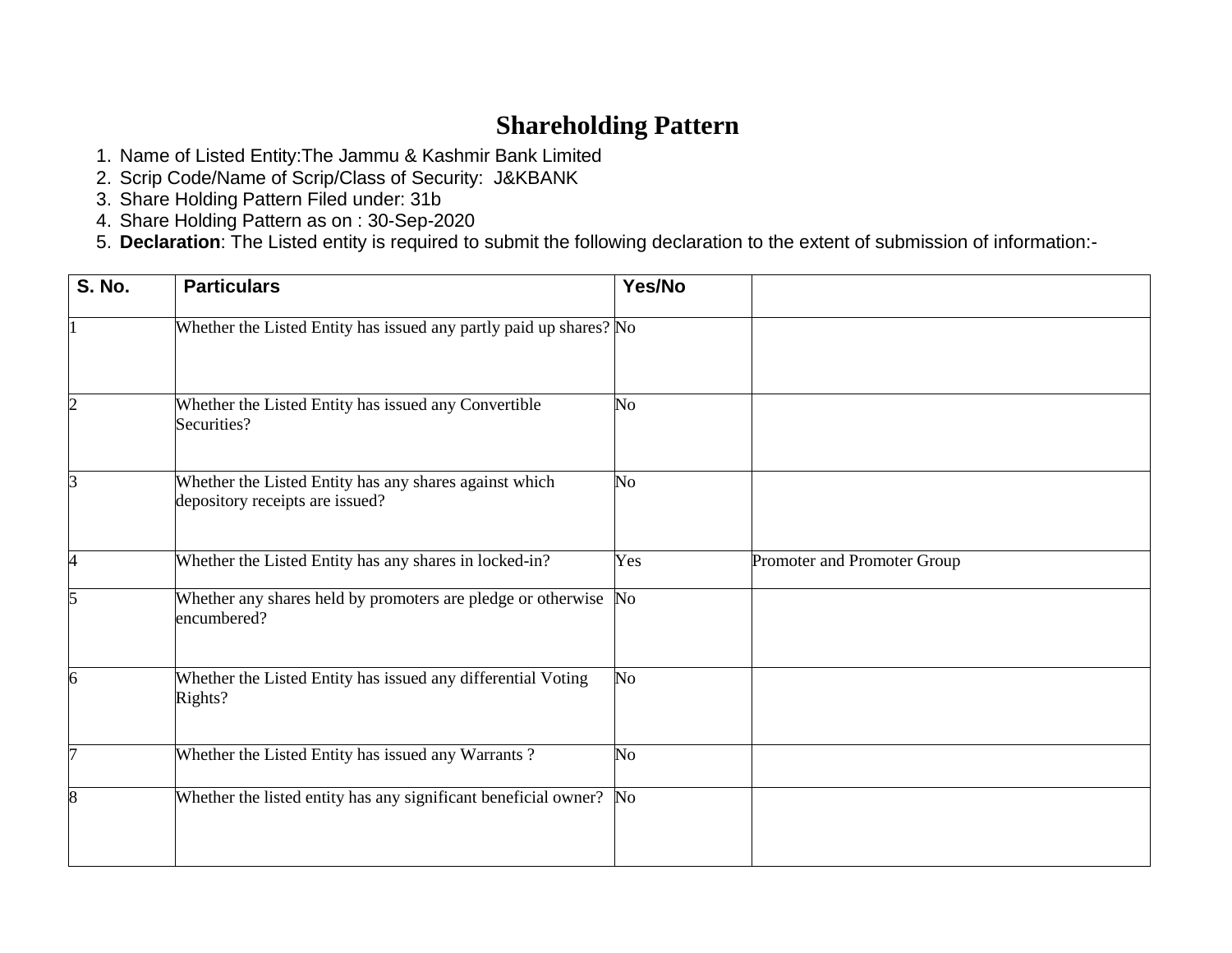| Categ<br>ory<br>(1) | Category<br>shareholder<br>(II)          | Nos.<br>of<br>share<br>olders | No. of<br>fully paid<br>up equity | No. of<br>Partly<br>paid-<br>$\mu$ | No. of<br>shares<br>underlying | Total<br>nos.<br>share<br>s | Shar<br>ehold<br>ing<br>as a<br>% of                                                                                                                                                                                                                                                                                                                                                                                                                                                                                                                                                                              |                   |                            | Number of Voting Rights held in<br>each class of securities |                   | No.<br>оf<br>Shar<br>es<br>Und | Shareholding,<br>as a %<br>assuming full<br>conversion | Number<br>of<br>Locked in<br>shares |            |     | Number<br>of Shares<br>pledged<br><b>or</b> | Number of<br>equity<br>shares<br>held |
|---------------------|------------------------------------------|-------------------------------|-----------------------------------|------------------------------------|--------------------------------|-----------------------------|-------------------------------------------------------------------------------------------------------------------------------------------------------------------------------------------------------------------------------------------------------------------------------------------------------------------------------------------------------------------------------------------------------------------------------------------------------------------------------------------------------------------------------------------------------------------------------------------------------------------|-------------------|----------------------------|-------------------------------------------------------------|-------------------|--------------------------------|--------------------------------------------------------|-------------------------------------|------------|-----|---------------------------------------------|---------------------------------------|
|                     |                                          | (III)                         | shares                            | equity                             | Depository                     | held                        | (calcul<br>ated                                                                                                                                                                                                                                                                                                                                                                                                                                                                                                                                                                                                   |                   | (IX)                       |                                                             |                   | Outstan<br>dina                | of convertible                                         |                                     |            |     | otherwise                                   | in                                    |
|                     |                                          |                               | held                              | shares                             | Receipts                       | $(VII) =$                   | $\frac{per}{SCR}$<br>1957)                                                                                                                                                                                                                                                                                                                                                                                                                                                                                                                                                                                        |                   |                            |                                                             |                   | convert<br>ible                | securities (as a                                       | <u>(XII)</u>                        |            |     | encumbered                                  | dematerializ                          |
|                     |                                          |                               | (IV)                              | held                               | (VI)                           | $(IV)+(V)+$                 |                                                                                                                                                                                                                                                                                                                                                                                                                                                                                                                                                                                                                   |                   |                            |                                                             |                   | securit<br>ies.                | percentage of                                          |                                     |            |     | (XIII)                                      | ed form                               |
|                     |                                          |                               |                                   | (V)                                |                                | (VI)                        | (VIII)                                                                                                                                                                                                                                                                                                                                                                                                                                                                                                                                                                                                            |                   |                            |                                                             |                   | (includ                        | diluted share                                          |                                     |            |     |                                             |                                       |
|                     |                                          |                               |                                   |                                    |                                |                             | As a                                                                                                                                                                                                                                                                                                                                                                                                                                                                                                                                                                                                              |                   | <b>No of Voting Rights</b> |                                                             | Tot               | ing<br>Warra                   | capital)                                               | No.                                 | Asa        | No  | Asa                                         | (XIV)                                 |
|                     |                                          |                               |                                   |                                    |                                |                             | $\begin{array}{c}\n\frac{\partial}{\partial A} & \text{of} \\ \frac{\partial}{\partial C} & \text{of} \\ \frac{\partial}{\partial C} & \text{of} \\ \frac{\partial}{\partial C} & \text{of} \\ \frac{\partial}{\partial C} & \text{of} \\ \frac{\partial}{\partial C} & \text{of} \\ \frac{\partial}{\partial C} & \text{of} \\ \frac{\partial}{\partial C} & \text{of} \\ \frac{\partial}{\partial C} & \text{of} \\ \frac{\partial}{\partial C} & \text{of} \\ \frac{\partial}{\partial C} & \text{of} \\ \frac{\partial}{\partial C} & \text{of} \\ \frac{\partial}{\partial C} & \text{of} \\ \frac{\partial$ |                   |                            |                                                             | al<br>as          | $\frac{n(s)}{(X)}$             |                                                        | (a)                                 | $\%$<br>of | (a) | % of<br>total                               |                                       |
|                     |                                          |                               |                                   |                                    |                                |                             | 2)                                                                                                                                                                                                                                                                                                                                                                                                                                                                                                                                                                                                                | Clas <sub>s</sub> | Clas <sub>s</sub>          | Tot al                                                      | a<br>% of         |                                | $(XI) = (VII)+(X)$                                     |                                     | tot        |     | Shar                                        |                                       |
|                     |                                          |                               |                                   |                                    |                                |                             |                                                                                                                                                                                                                                                                                                                                                                                                                                                                                                                                                                                                                   | eg: X             | eg:y                       |                                                             | $(A+B)$<br>$+C$ ) |                                | As a % of                                              |                                     | al<br>Sh   |     | e s<br>held                                 |                                       |
|                     |                                          |                               |                                   |                                    |                                |                             |                                                                                                                                                                                                                                                                                                                                                                                                                                                                                                                                                                                                                   |                   |                            |                                                             |                   |                                | $(A+B+C2)$                                             |                                     | ar         |     | (b)                                         |                                       |
|                     |                                          |                               |                                   |                                    |                                |                             |                                                                                                                                                                                                                                                                                                                                                                                                                                                                                                                                                                                                                   |                   |                            |                                                             |                   |                                |                                                        |                                     | es<br>hel  |     |                                             |                                       |
|                     |                                          |                               |                                   |                                    |                                |                             |                                                                                                                                                                                                                                                                                                                                                                                                                                                                                                                                                                                                                   |                   |                            |                                                             |                   |                                |                                                        |                                     | d          |     |                                             |                                       |
|                     |                                          |                               |                                   |                                    |                                |                             |                                                                                                                                                                                                                                                                                                                                                                                                                                                                                                                                                                                                                   |                   |                            |                                                             |                   |                                |                                                        |                                     | (b)        |     |                                             |                                       |
|                     |                                          |                               |                                   |                                    |                                |                             |                                                                                                                                                                                                                                                                                                                                                                                                                                                                                                                                                                                                                   |                   |                            |                                                             |                   |                                |                                                        |                                     |            |     |                                             |                                       |
| A                   | Promoter &<br>Promoter Group             |                               | 486425578                         |                                    |                                | 486425578 68.18             |                                                                                                                                                                                                                                                                                                                                                                                                                                                                                                                                                                                                                   | 486425578 0       |                            | 486425578                                                   | 68.18             |                                | 68.18                                                  | 486425578 100                       |            |     |                                             | 486425578                             |
| B                   | Public                                   | 107228                        | 227025360                         |                                    |                                | 227025360 31.82             |                                                                                                                                                                                                                                                                                                                                                                                                                                                                                                                                                                                                                   | 227025360 0       |                            | 227025360                                                   | 31.82             |                                | 31.82                                                  |                                     |            |     |                                             | 214055834                             |
|                     |                                          |                               |                                   |                                    |                                |                             |                                                                                                                                                                                                                                                                                                                                                                                                                                                                                                                                                                                                                   |                   |                            |                                                             |                   |                                |                                                        |                                     |            |     |                                             |                                       |
| $\cap$              | Non Promoter-                            |                               |                                   |                                    |                                |                             |                                                                                                                                                                                                                                                                                                                                                                                                                                                                                                                                                                                                                   |                   |                            |                                                             |                   |                                |                                                        |                                     |            |     |                                             |                                       |
|                     | Non Public                               |                               |                                   |                                    |                                |                             |                                                                                                                                                                                                                                                                                                                                                                                                                                                                                                                                                                                                                   |                   |                            |                                                             |                   |                                |                                                        |                                     |            |     |                                             |                                       |
| C1                  | Shares underlying 0<br><b>DRs</b>        |                               |                                   |                                    |                                |                             |                                                                                                                                                                                                                                                                                                                                                                                                                                                                                                                                                                                                                   |                   |                            |                                                             |                   |                                |                                                        |                                     |            |     |                                             |                                       |
|                     |                                          |                               |                                   |                                    |                                |                             |                                                                                                                                                                                                                                                                                                                                                                                                                                                                                                                                                                                                                   |                   |                            |                                                             |                   |                                |                                                        |                                     |            |     |                                             |                                       |
| C <sub>2</sub>      | Shares held by<br><b>Employee Trusts</b> |                               |                                   |                                    |                                |                             |                                                                                                                                                                                                                                                                                                                                                                                                                                                                                                                                                                                                                   |                   |                            |                                                             |                   |                                |                                                        |                                     |            |     |                                             |                                       |
|                     | Total                                    | 107230                        | 713450938                         |                                    |                                | 713450938 100               |                                                                                                                                                                                                                                                                                                                                                                                                                                                                                                                                                                                                                   | 713450938 0       |                            | 713450938                                                   | 100               |                                | 100                                                    | 48642557868.18                      |            |     |                                             | 700481412                             |
|                     |                                          |                               |                                   |                                    |                                |                             |                                                                                                                                                                                                                                                                                                                                                                                                                                                                                                                                                                                                                   |                   |                            |                                                             |                   |                                |                                                        |                                     |            |     |                                             |                                       |

## Table I - Summary Statement holding of specified securities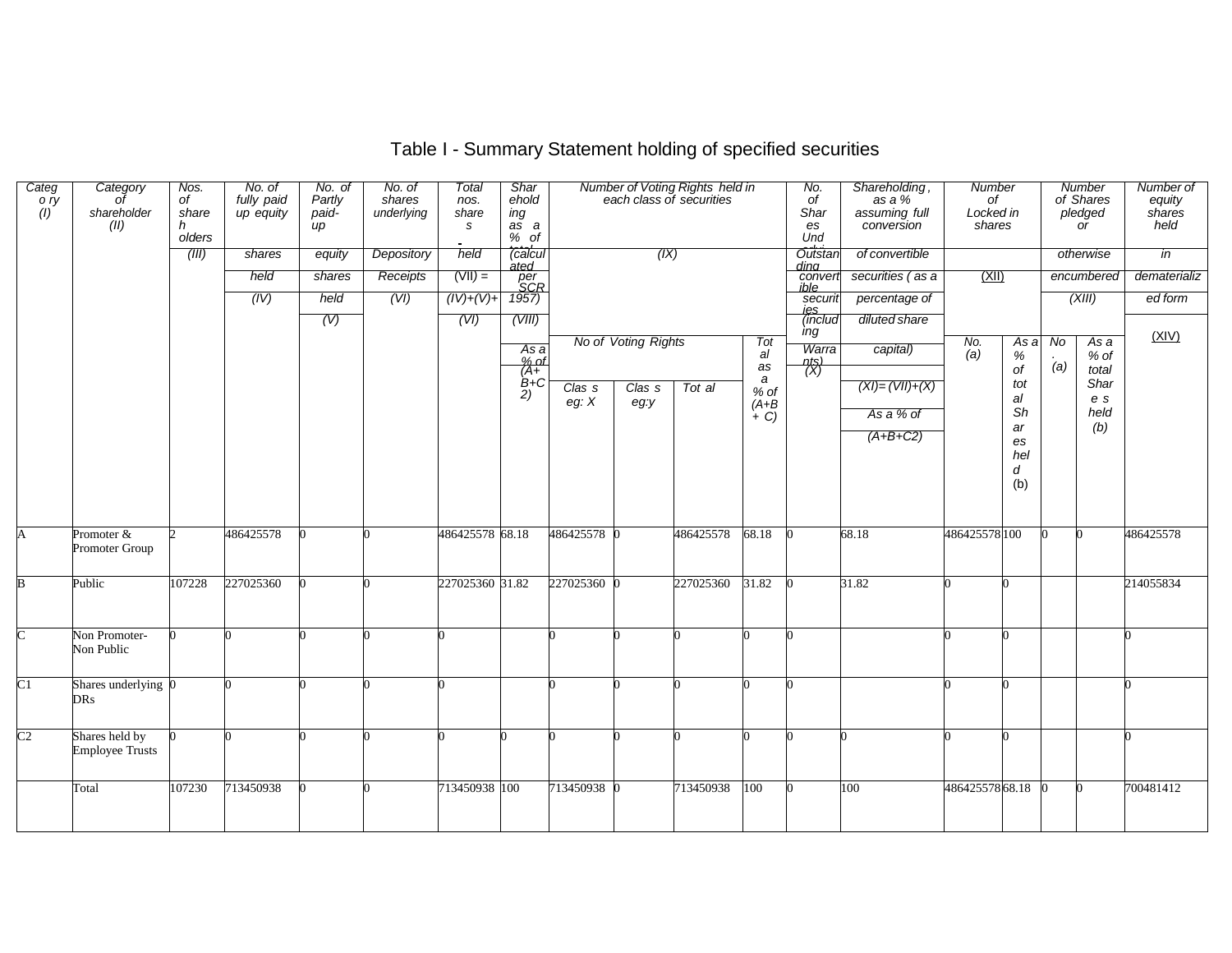## Table II - Statement showing shareholding pattern of the Promoter and Promoter Group

| <b>Category &amp; Name</b>                 | PAN  | No.   | No. of       | Part                      | Nos.           | <b>Total</b> | <b>Sharehol</b> |                            |    | <b>Number of Voting Rights held in</b> |                         | $\overline{N}$ o. of | Shareholdin              | <b>Number of</b> |               |     | <b>Number of</b> | <b>Number of</b> |
|--------------------------------------------|------|-------|--------------|---------------------------|----------------|--------------|-----------------|----------------------------|----|----------------------------------------|-------------------------|----------------------|--------------------------|------------------|---------------|-----|------------------|------------------|
| of the                                     | (11) | shar  | fully        | paid-                     | shares         | nos.         | ding %          |                            |    | each class of securities               |                         | <b>Shares</b>        | $g$ , as a $%$           | <b>Locked in</b> |               |     | <b>Shares</b>    | equity           |
| <b>Shareholders</b>                        |      | olde  | paid         | equi                      | underlyi       | shares       | calculate       |                            |    | (X)                                    |                         | <b>Underlyin</b>     | assuming                 | shares           |               |     | pledged or       | shares held      |
| (1)                                        |      | (III) | up           | shar                      | <b>Deposit</b> | held         | d as per        |                            |    |                                        |                         | <b>Outstandi</b>     | full                     | (XII)            |               |     | otherwise        | in               |
|                                            |      |       | equity       | held                      | Receipt        | $(VII =$     | SCRR,           |                            |    |                                        |                         | convertibl           | conversion               |                  |               |     | encumbered       | dematerializ     |
|                                            |      |       | share        | $\overline{(\mathsf{V})}$ | (VI)           | $IV+V+VI$    | 1957            |                            |    |                                        |                         | securitie            | of                       |                  |               |     | (XIII)           | ed form          |
|                                            |      |       | s held       |                           |                |              |                 | <b>No of Voting Rights</b> |    |                                        | <b>Total as</b>         | (includin            | convertible              | No. (a)          | As a          | No. | As a             | (XIV)            |
|                                            |      |       | $\sqrt{(V)}$ |                           |                |              | As a % of       |                            |    |                                        | a % of                  | <b>Warrants</b>      | securities (             |                  | % of          | (a) | % of             |                  |
|                                            |      |       |              |                           |                |              | $(A+B+C2)$      |                            |    |                                        | <b>Total</b>            | (X)                  | as a                     |                  | total<br>Shar |     | total            |                  |
|                                            |      |       |              |                           |                |              | (VIII)          | <b>Class</b>               | СI | Tot al                                 | <b>Voting</b><br>rights |                      | percentage<br>of diluted |                  |               |     | share<br>s held  |                  |
|                                            |      |       |              |                           |                |              |                 | x                          | a  |                                        |                         |                      | share                    |                  | es<br>held    |     | (b)              |                  |
|                                            |      |       |              |                           |                |              |                 |                            | s  |                                        |                         |                      | capital)                 |                  | (b)           |     |                  |                  |
|                                            |      |       |              |                           |                |              |                 |                            | s  |                                        |                         |                      | $(XI) =$                 |                  |               |     |                  |                  |
|                                            |      |       |              |                           |                |              |                 |                            |    |                                        |                         |                      | $(VII)+(X)$ as a         |                  |               |     |                  |                  |
|                                            |      |       |              |                           |                |              |                 |                            |    |                                        |                         |                      | $%$ of                   |                  |               |     |                  |                  |
|                                            |      |       |              |                           |                |              |                 |                            |    |                                        |                         |                      | $A+B+C2$                 |                  |               |     |                  |                  |
|                                            |      |       |              |                           |                |              |                 |                            |    |                                        |                         |                      |                          |                  |               |     |                  |                  |
| Indian                                     |      |       |              |                           |                |              |                 |                            |    |                                        |                         |                      |                          |                  |               |     |                  |                  |
| Individuals/Hindu                          |      |       |              |                           |                |              |                 |                            |    |                                        |                         |                      |                          |                  |               |     |                  |                  |
| undivided Family                           |      |       |              |                           |                |              |                 |                            |    |                                        | 68.18                   |                      | 68.18                    |                  | 100           |     |                  |                  |
| Central Government/<br>State Government(s) |      |       | 4864255780   |                           |                | 486425578    | 68.18           | 486425578 0                |    | 486425578                              |                         |                      |                          | 486425578        |               |     |                  | 486425578        |
| Chief Secretary Jammu ZZZZZ29999Z          |      |       | 4590047010   |                           |                | 459004701    | 64.34           | 459004701 0                |    | 459004701                              | 64.34                   |                      | 64.34                    | 459004701        | 100           |     |                  | 459004701        |
| and Kashmir Govt.                          |      |       |              |                           |                |              |                 |                            |    |                                        |                         |                      |                          |                  |               |     |                  |                  |
| Secretary Finance Deptt. ZZZZZ29999Z       |      |       | 27420877 0   |                           |                | 27420877     | 3.84            | 27420877                   |    | 27420877                               | 3.84                    |                      | 3.84                     | 27420877         | 100           |     |                  | 27420877         |
| Jammu and Kashmir                          |      |       |              |                           |                |              |                 |                            |    |                                        |                         |                      |                          |                  |               |     |                  |                  |
| Govt.                                      |      |       |              |                           |                |              |                 |                            |    |                                        |                         |                      |                          |                  |               |     |                  |                  |
| Financial Institutions/                    |      |       |              |                           |                |              |                 |                            | n  |                                        |                         |                      |                          |                  |               |     |                  |                  |
| <b>Banks</b>                               |      |       |              |                           |                |              |                 |                            |    |                                        |                         |                      |                          |                  |               |     |                  |                  |
| Any Other (specify)                        |      |       |              |                           |                |              |                 |                            |    |                                        |                         |                      |                          |                  |               |     |                  |                  |
| Sub-Total $(A)(1)$                         |      |       | 4864255780   |                           |                | 486425578    | 68.18           | 486425578 0                |    | 486425578                              | 68.18                   |                      | 68.18                    | 486425578        | 100           |     |                  | 486425578        |
| Foreign                                    |      |       |              |                           |                |              |                 |                            |    |                                        |                         |                      |                          |                  |               |     |                  |                  |
| Individuals (Non-                          |      |       |              |                           |                |              |                 |                            |    |                                        |                         |                      |                          |                  |               |     |                  |                  |
| Resident Individuals/                      |      |       |              |                           |                |              |                 |                            |    |                                        |                         |                      |                          |                  |               |     |                  |                  |
| Foreign Individuals)                       |      |       |              |                           |                |              |                 |                            |    |                                        |                         |                      |                          |                  |               |     |                  |                  |
| Government                                 |      |       |              |                           |                |              |                 |                            |    |                                        |                         |                      |                          |                  |               |     |                  |                  |
| Institutions                               |      |       |              |                           |                |              |                 |                            |    |                                        |                         |                      |                          |                  |               |     |                  |                  |
| Foreign Portfolio                          |      |       |              |                           |                |              |                 |                            |    |                                        |                         |                      |                          |                  |               |     |                  |                  |
| Investor                                   |      |       |              |                           |                |              |                 |                            |    |                                        |                         |                      |                          |                  |               |     |                  |                  |
| Any Other (specify)                        |      |       |              |                           |                |              |                 |                            |    |                                        |                         |                      |                          |                  |               |     |                  |                  |
| Sub-Total $(A)(2)$                         |      |       |              |                           |                |              |                 |                            |    |                                        |                         |                      |                          |                  |               |     |                  |                  |
| Total Shareholding of                      |      |       | 4864255780   |                           |                | 486425578    | 68.18           | 486425578 0                |    | 486425578                              | 68.18                   |                      | 68.18                    | 486425578        | 100           |     |                  | 486425578        |
| Promoter and Promoter                      |      |       |              |                           |                |              |                 |                            |    |                                        |                         |                      |                          |                  |               |     |                  |                  |
| Group $(A)=$                               |      |       |              |                           |                |              |                 |                            |    |                                        |                         |                      |                          |                  |               |     |                  |                  |
| $(A)(1)+(A)(2)$                            |      |       |              |                           |                |              |                 |                            |    |                                        |                         |                      |                          |                  |               |     |                  |                  |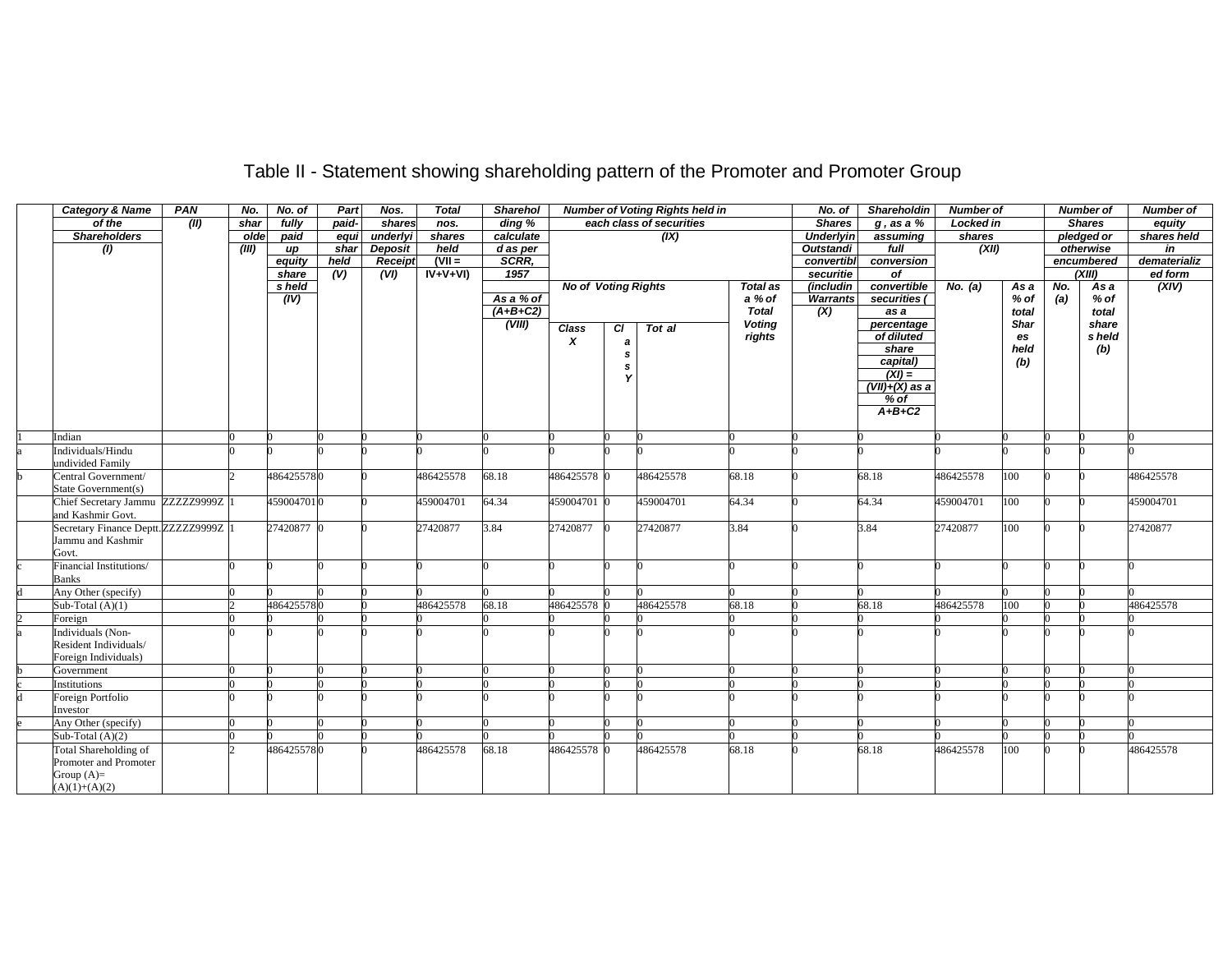## Table III - Statement showing shareholding pattern of the Public shareholder

| Category & Name of<br>the Shareholders<br>(1)                                           | PAN<br>(II) | Nos. of<br>shareh<br>older<br>(III) | No. of<br>fully<br>paid<br>иp<br>equity<br>share<br>s held | Partly<br>paid-up<br>equity<br>shares<br>held (V) | Nos. of<br>shares<br>underl<br>ying<br>Deposit<br>ory<br>Receip | Total nos.<br>shares held<br>$VII =$<br>$IV + V + VI$ | Sharehol<br>ding %<br>calculate<br>d as per<br>SCRR,<br>1957<br>As a % of |                           |                            | Number of Voting Rights held in each<br>class of securities<br>(IX) |                                              | No. of Shares<br><b>Underlying</b><br><b>Outstanding</b><br>convertible<br>securities<br>(including<br>Warrants) (X) | <b>Total</b><br>shareholdin g<br>, as a %<br>assuming full<br>conversion<br>of convertible<br>securities (as | Number of<br>Locked in<br>shares (XII) |                           |                         | Number of<br><b>Shares</b><br>pledged or<br>otherwise<br>encumbered<br>(XIII) | <b>Number of</b><br>equity shares<br>held in<br>dematerializ<br>ed form (XIV) |
|-----------------------------------------------------------------------------------------|-------------|-------------------------------------|------------------------------------------------------------|---------------------------------------------------|-----------------------------------------------------------------|-------------------------------------------------------|---------------------------------------------------------------------------|---------------------------|----------------------------|---------------------------------------------------------------------|----------------------------------------------|----------------------------------------------------------------------------------------------------------------------|--------------------------------------------------------------------------------------------------------------|----------------------------------------|---------------------------|-------------------------|-------------------------------------------------------------------------------|-------------------------------------------------------------------------------|
|                                                                                         |             |                                     | (IV)                                                       |                                                   | ts $(VI)$                                                       |                                                       | $(A+B+C2)$<br>VIII                                                        |                           | <b>No of Voting Rights</b> |                                                                     | <b>Total</b><br>as a<br>% of<br><b>Total</b> |                                                                                                                      | a percentage<br>of diluted<br>share capital)<br>(XI)                                                         | No.<br>(a)                             | As a<br>% of<br>total     | No.<br>(No<br>t ap      | As a<br>$%$ of<br>total                                                       |                                                                               |
|                                                                                         |             |                                     |                                                            |                                                   |                                                                 |                                                       |                                                                           | Class<br>$\boldsymbol{x}$ | Class<br>Y                 | Tot al                                                              | Votin<br>g<br>right<br>s                     |                                                                                                                      |                                                                                                              |                                        | Shar<br>es<br>held<br>(b) | pli<br>ca<br>ble<br>(a) | share<br>s held<br>(Not<br>applic<br>able)<br>(b)                             |                                                                               |
| nstitutions                                                                             |             |                                     |                                                            |                                                   |                                                                 |                                                       |                                                                           |                           |                            |                                                                     |                                              |                                                                                                                      |                                                                                                              |                                        |                           |                         |                                                                               |                                                                               |
| <b>Autual Funds/</b>                                                                    |             |                                     | 528806                                                     |                                                   |                                                                 | 528806                                                | 0.07                                                                      | 528806                    |                            | 28806                                                               | 0.7                                          |                                                                                                                      | 0.07                                                                                                         |                                        |                           |                         |                                                                               | 528806                                                                        |
| enture Capital Funds                                                                    |             |                                     |                                                            |                                                   |                                                                 |                                                       |                                                                           |                           |                            |                                                                     |                                              |                                                                                                                      |                                                                                                              |                                        |                           |                         |                                                                               |                                                                               |
| Alternate Investment Funds                                                              |             |                                     |                                                            |                                                   |                                                                 |                                                       |                                                                           |                           |                            |                                                                     |                                              |                                                                                                                      |                                                                                                              |                                        |                           |                         |                                                                               |                                                                               |
| oreign Venture Capital<br>nvestors                                                      |             |                                     |                                                            |                                                   |                                                                 |                                                       |                                                                           |                           |                            |                                                                     |                                              |                                                                                                                      |                                                                                                              |                                        |                           |                         |                                                                               |                                                                               |
| oreign Portfolio Investors                                                              |             | 53                                  | 50596304                                                   |                                                   |                                                                 | 50596304                                              | 7.09                                                                      | 50596304                  |                            | 50596304                                                            | 7.09                                         |                                                                                                                      | 7.09                                                                                                         |                                        |                           |                         |                                                                               | 50596304                                                                      |
| inancial Institutions/ Banks                                                            |             |                                     | 5200                                                       |                                                   |                                                                 | 5200                                                  |                                                                           | 5200                      |                            | 5200                                                                |                                              |                                                                                                                      |                                                                                                              |                                        |                           |                         |                                                                               | 5200                                                                          |
| nsurance Companies                                                                      |             |                                     |                                                            |                                                   |                                                                 |                                                       |                                                                           |                           |                            |                                                                     |                                              |                                                                                                                      |                                                                                                              |                                        |                           |                         |                                                                               |                                                                               |
| rovident Funds/ Pension<br>unds                                                         |             |                                     |                                                            |                                                   |                                                                 |                                                       |                                                                           |                           |                            |                                                                     |                                              |                                                                                                                      |                                                                                                              |                                        |                           |                         |                                                                               |                                                                               |
| Any Other (specify)                                                                     |             |                                     |                                                            |                                                   |                                                                 |                                                       |                                                                           |                           |                            |                                                                     |                                              |                                                                                                                      |                                                                                                              |                                        |                           |                         |                                                                               |                                                                               |
| $Sub-Total(B)(1)$                                                                       |             | 60                                  | 51130310                                                   |                                                   |                                                                 | 51130310                                              | 7.17                                                                      | 51130310                  |                            | 51130310                                                            | 7.17                                         |                                                                                                                      | 7.17                                                                                                         |                                        |                           |                         |                                                                               | 51130310                                                                      |
| Central Government/ State<br>Government(s)/ President of<br>ndia                        |             |                                     |                                                            |                                                   |                                                                 |                                                       |                                                                           |                           |                            |                                                                     |                                              |                                                                                                                      |                                                                                                              |                                        |                           |                         |                                                                               |                                                                               |
| Sub-Total $(B)(2)$                                                                      |             |                                     |                                                            |                                                   |                                                                 |                                                       |                                                                           |                           |                            |                                                                     |                                              |                                                                                                                      |                                                                                                              |                                        |                           |                         |                                                                               |                                                                               |
| <b>Non-institutions</b>                                                                 |             |                                     |                                                            |                                                   |                                                                 |                                                       |                                                                           |                           |                            |                                                                     |                                              |                                                                                                                      |                                                                                                              |                                        |                           |                         |                                                                               |                                                                               |
| ndividuals -                                                                            |             | 105498                              | 137540290                                                  |                                                   |                                                                 | 137540290                                             | 19.28                                                                     | 137540290                 |                            | 137540290                                                           | 19.28                                        |                                                                                                                      | 19.28                                                                                                        |                                        |                           |                         |                                                                               | 124729704                                                                     |
| ndividual shareholders<br>holding nominal share<br>apital up to Rs. 2 lakhs.            |             | 105474                              | 123214271                                                  |                                                   |                                                                 | 123214271                                             | 17.27                                                                     | 123214271                 |                            | 123214271                                                           | 17.27                                        |                                                                                                                      | 17.27                                                                                                        |                                        |                           |                         |                                                                               | 10403685                                                                      |
| Individual shareholders<br>holding nominal share<br>capital in excess of Rs. 2<br>akhs. |             | 24                                  | 14326019                                                   |                                                   |                                                                 | 14326019                                              | 2.01                                                                      | 14326019                  |                            | 14326019                                                            | 2.01                                         |                                                                                                                      | 2.01                                                                                                         |                                        |                           |                         |                                                                               | 14326019                                                                      |
| NBFCs registered with RBI                                                               |             |                                     | 11750                                                      |                                                   |                                                                 | 11750                                                 |                                                                           | 11750                     |                            | 11750                                                               |                                              |                                                                                                                      |                                                                                                              |                                        |                           |                         |                                                                               | 11750                                                                         |
| <b>Employee Trusts</b>                                                                  |             |                                     |                                                            |                                                   |                                                                 |                                                       |                                                                           |                           |                            |                                                                     |                                              |                                                                                                                      |                                                                                                              |                                        |                           |                         |                                                                               |                                                                               |
| Overseas Depositories<br>holding DRs) (balancing<br>igure)                              |             |                                     |                                                            |                                                   |                                                                 |                                                       |                                                                           |                           |                            |                                                                     |                                              |                                                                                                                      |                                                                                                              |                                        |                           |                         |                                                                               |                                                                               |
| Any Other (specify)                                                                     |             | 1668                                | 38343010                                                   |                                                   |                                                                 | 38343010                                              | 5.37                                                                      | 38343010                  |                            | 38343010                                                            | 5.37                                         |                                                                                                                      | 5.37                                                                                                         |                                        |                           |                         |                                                                               | 38184070                                                                      |
| <b>Bodies Corporate</b>                                                                 |             | 445                                 | 13507059                                                   |                                                   |                                                                 | 13507059                                              | 1.89                                                                      | 13507059                  |                            | 13507059                                                            | 1.89                                         |                                                                                                                      | 1.89                                                                                                         |                                        |                           |                         |                                                                               | 13358119                                                                      |
| learing Members                                                                         |             | 141                                 | 362101                                                     |                                                   |                                                                 | 862101                                                | 0.12                                                                      | 862101                    |                            | 362101                                                              | 0.12                                         |                                                                                                                      | 0.12                                                                                                         |                                        |                           |                         |                                                                               | 862101                                                                        |
| <b>EPF</b>                                                                              |             |                                     | 761612                                                     |                                                   |                                                                 | 761612                                                | 0.11                                                                      | 761612                    |                            | 761612                                                              | 0.11                                         |                                                                                                                      | 0.11                                                                                                         |                                        |                           |                         |                                                                               | 761612                                                                        |
| <b>Non-Resident Indian (NRI)</b>                                                        |             | 722                                 | 5567985                                                    |                                                   |                                                                 | 6567985                                               | 0.92                                                                      | 6567985                   |                            | 6567985                                                             | 0.92                                         |                                                                                                                      | 0.92                                                                                                         |                                        |                           |                         |                                                                               | 6557985                                                                       |
| <b>Others</b>                                                                           |             |                                     | 15374694                                                   |                                                   |                                                                 | 15374694                                              | 2.15                                                                      | 15374694                  |                            | 15374694                                                            | 2.15                                         |                                                                                                                      | 2.15                                                                                                         |                                        |                           |                         |                                                                               | 15374694                                                                      |
| Others                                                                                  |             | 352                                 | 1126224                                                    |                                                   |                                                                 | 1126224                                               | 0.16                                                                      | 1126224                   |                            | 126224                                                              | 0.16                                         |                                                                                                                      | 0.16                                                                                                         |                                        |                           |                         |                                                                               | 1126224                                                                       |
| rusts                                                                                   |             |                                     | 143335                                                     |                                                   |                                                                 | 143335                                                | 0.02                                                                      | 143335                    |                            | 143335                                                              | 0.02                                         |                                                                                                                      | 0.02                                                                                                         |                                        |                           |                         |                                                                               | 143335                                                                        |
| $Sub-Total(B)(3)$                                                                       |             | 107168                              | 75895050                                                   |                                                   |                                                                 | 75895050                                              | 24.65                                                                     | 175895050                 |                            | 75895050                                                            | 24.65                                        |                                                                                                                      | 24.65                                                                                                        |                                        |                           |                         |                                                                               | 62925524                                                                      |
| <b>Total Public Shareholding</b><br>$(B)=(B)(1)+(B)(2)+(B)(3)$                          |             | 107228                              | 227025360                                                  |                                                   |                                                                 | 227025360                                             | 31.82                                                                     | 227025360                 |                            | 27025360                                                            | 31.82                                        |                                                                                                                      | 31.82                                                                                                        |                                        |                           |                         |                                                                               | 214055834                                                                     |